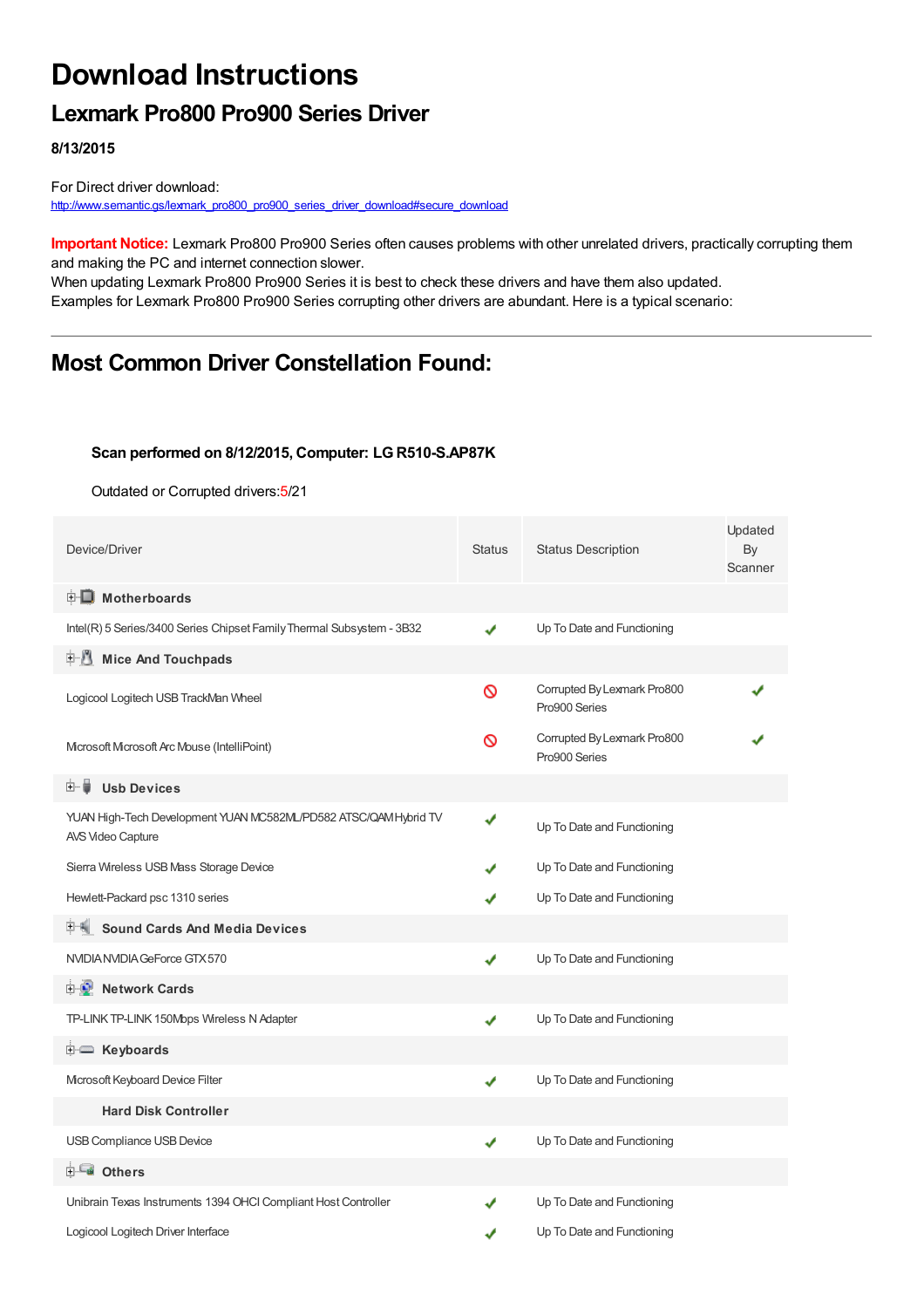| AuthenTec TouchChip Fingerprint Coprocessor (WBF advanced mode) | ଷ | Corrupted By Lexmark Pro800<br>Pro900 Series |  |
|-----------------------------------------------------------------|---|----------------------------------------------|--|
| NEC Texas Instruments PCIxx12 Cardbus Controller                | ✔ | Up To Date and Functioning                   |  |
| Intel(R) Graphics Chipset (KCH) Driver                          | ✔ | Up To Date and Functioning                   |  |
| <b>Cameras, Webcams And Scanners</b><br>由地                      |   |                                              |  |
| Sunplus IT HD Webcam                                            | Ø | Corrupted By Lexmark Pro800<br>Pro900 Series |  |
| Video Cards                                                     |   |                                              |  |
| VIA/S3G VIA/S3G UniChrome Pro IGP                               | ✔ | Up To Date and Functioning                   |  |
| <b>E</b> Input Devices                                          |   |                                              |  |
| Logitech USB Input Device                                       | ✔ | Up To Date and Functioning                   |  |
| <b>E-TP</b> Port Devices                                        |   |                                              |  |
| hspa Modem Application4 port (COM7)                             | ✔ | Up To Date and Functioning                   |  |
| <b>E</b> Monitors                                               |   |                                              |  |
| Sony Digital Flat Panel (1024x768)                              | ✔ | Up To Date and Functioning                   |  |
| 中国 Mobile Phones And Portable Devices                           |   |                                              |  |
| <b>Acer NOKIA</b>                                               | Ø | Corrupted By Lexmark Pro800<br>Pro900 Series |  |

## **Lexmark Pro800 Pro900 Series Driver Models:**

| <b>Driver Model</b>                                    | <b>Original</b><br><b>Upload Date</b> | Last<br><b>Modification</b> | <b>Driver File</b>                                                          | <b>File</b><br><b>Size</b> | <b>Most Compatible</b><br><b>Computer Model</b> | <b>Availabilty To</b><br><b>Scanner</b> |
|--------------------------------------------------------|---------------------------------------|-----------------------------|-----------------------------------------------------------------------------|----------------------------|-------------------------------------------------|-----------------------------------------|
| Lexmark Pro800 Pro900<br><b>Series H321.131.1</b>      | 11/13/2014                            | 8/8/2015                    | lexmark_pro800_pro900_series-<br>115kb<br>h321.131.1.exe                    |                            | <b>IBM NetVista personal</b><br>computer,       | ✔                                       |
| Lexmark Pro800 Pro900<br><b>Series 2.11.1662</b>       | 12/6/2014                             | 8/7/2015                    | lexmark_pro800_pro900_series-<br>126kb Sony VPCX115LW,<br>2.11.1662.exe     |                            |                                                 | ✔                                       |
| <b>Lexmark Pro800 Pro900</b><br><b>Series 32627</b>    | 2/6/2015                              | 8/8/2015                    | lexmark_pro800_pro900_series-<br>37kb Sony POS-21WAMP,<br>32627.exe         |                            |                                                 |                                         |
| Lexmark Pro800 Pro900<br><b>Series 1.12279</b>         | 10/8/2014                             | 8/2/2015                    | lexmark_pro800_pro900_series-206kb<br>1.12279.exe                           |                            | Compag FR664AA-ABF<br><b>SR5617FR</b>           | ✔                                       |
| <b>Lexmark Pro800 Pro900</b><br><b>Series S2.12790</b> | 12/21/2014                            | 8/1/2015                    | lexmark_pro800_pro900_series-<br>207kb Dell PowerEdge R905,<br>s2.12790.exe |                            |                                                 |                                         |
| Lexmark Pro800 Pro900<br><b>Series 20633</b>           | 1/19/2015                             | 8/6/2015                    | ywbfyskc-20633.exe                                                          | 57kb                       | Toshiba SATELLITE C55-A-<br>11L                 | ✔                                       |
| Lexmark Pro800 Pro900<br><b>Series 331.194</b>         | 9/29/2014                             | 8/5/2015                    | gwuvp-331.194.exe                                                           | 132kb                      | HPHP Pavilion dv9660<br>Notebook PC.            | ✔                                       |
| Lexmark Pro800 Pro900<br>Series 1.11.12.12.17          | 1/16/2015                             | 8/7/2015                    | vcm-1.11.12.12.17.exe                                                       | 211kb                      | IBM Eserver xSeries 346 -<br>[8840ECY.          | J                                       |
| <b>Lexmark Pro800 Pro900</b><br><b>Series 71.1688</b>  | 12/14/2014                            | 8/4/2015                    | lexmark_pro800_pro900_series-<br>21kb Biostar TForce 550,<br>71.1688.exe    |                            |                                                 | ✔                                       |
| Lexmark Pro800 Pro900<br><b>Series 43047</b>           | 10/7/2014                             | 8/7/2015                    | iycxbrw-43047.exe                                                           |                            | 104kb Lenovo ThinkServer TS430,                 | ✔                                       |
| Lexmark Pro800 Pro900<br><b>Series 62247</b>           | 8/2/2014                              | 8/8/2015                    | ucwl-62247.exe                                                              |                            | 155kb Lenovo 7661WJ2,                           |                                         |
| Lexmark Pro800 Pro900<br><b>Series 1.12940</b>         | 8/28/2014                             | 7/31/2015                   | lexmark_pro800_pro900_series-<br>51kb SYXSYX-DF67BG-Extreme,<br>1.12940.exe |                            |                                                 | ✔                                       |
| Lexmark Pro800 Pro900<br><b>Series Q1.132.143</b>      | 10/23/2014                            | 8/10/2015                   | lexmark_pro800_pro900_series-<br>164kb Sony PCV-RZ502P,<br>q1.132.143.exe   |                            |                                                 | ✔                                       |
| Lexmark Pro800 Pro900<br>Series 2606                   | 7/24/2014                             | 8/7/2015                    | lexmark_pro800_pro900_series-<br>159kb Prosys Prosys,<br>2606.exe           |                            |                                                 | J                                       |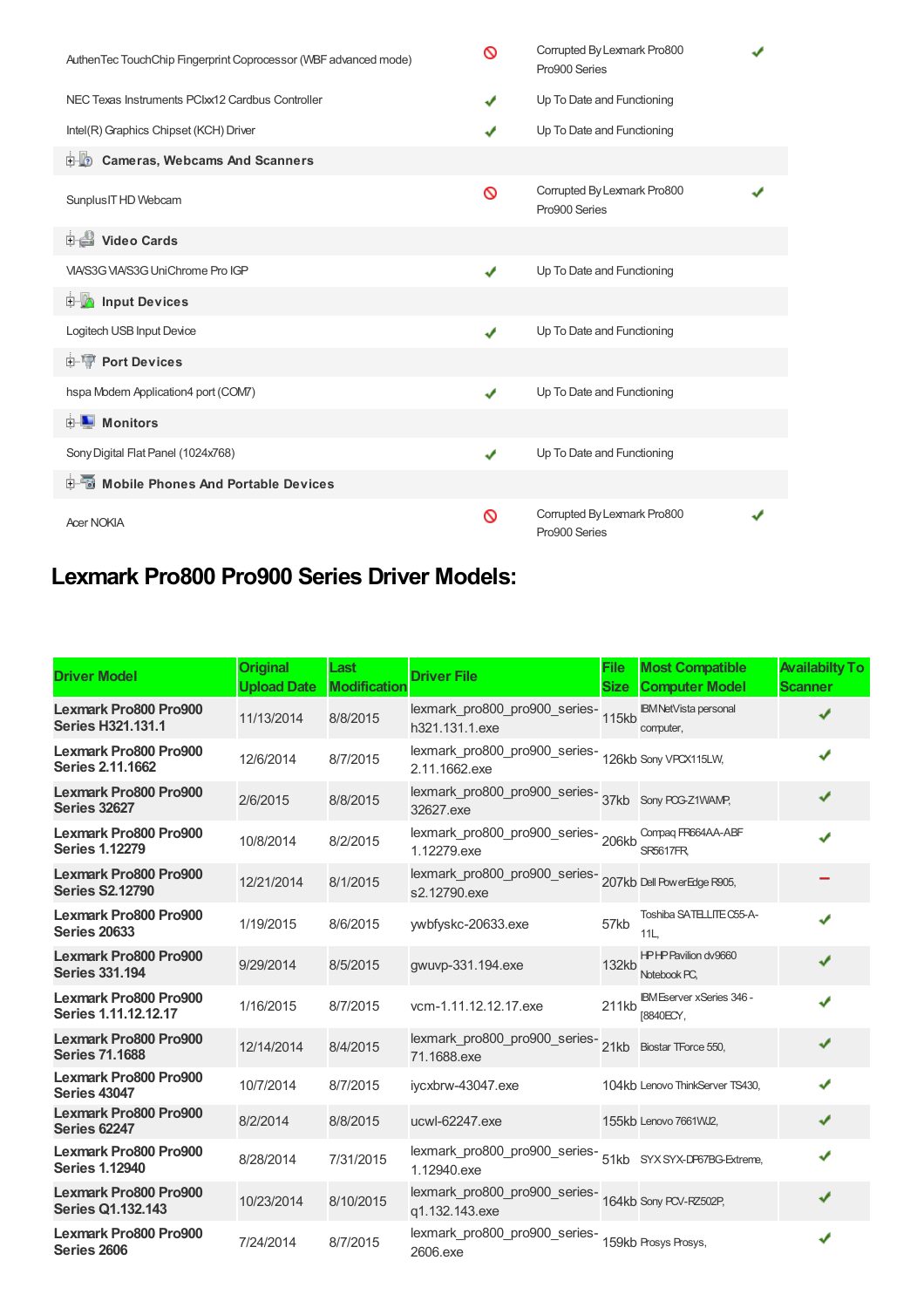| <b>Lexmark Pro800 Pro900</b><br>Series N42682              | 1/12/2015  | 8/8/2015  | lexmark_pro800_pro900_series-115kb<br>n42682.exe                               | Packard Bell EasyNote MX36-<br>U-051.      | ✔ |
|------------------------------------------------------------|------------|-----------|--------------------------------------------------------------------------------|--------------------------------------------|---|
| <b>Lexmark Pro800 Pro900</b><br><b>Series 821,182</b>      | 7/29/2014  | 8/10/2015 | iytv-821.182.exe                                                               | 94kb OEGStone DB75EN                       | ✔ |
| <b>Lexmark Pro800 Pro900</b><br><b>Series 32292.1</b>      | 9/20/2014  | 8/2/2015  | lexmark_pro800_pro900_series-<br>91kb Lenovo 7373WG6,<br>32292.1.exe           |                                            | ✔ |
| <b>Lexmark Pro800 Pro900</b><br><b>Series W1.10869</b>     | 1/25/2015  | 8/8/2015  | lexmark_pro800_pro900_series-<br>139kb<br>w1.10869.exe                         | Compaq P8654S-ABA S3000V<br>NA110,         | ✔ |
| Lexmark Pro800 Pro900<br><b>Series 2.10068</b>             | 1/30/2015  | 8/3/2015  | $-2.10068$ .exe                                                                | 102kb Packard Bell EasyNote_GN45,          | ✔ |
| <b>Lexmark Pro800 Pro900</b><br><b>Series T22.16</b>       | 7/24/2014  | 8/5/2015  | lexmark_pro800_pro900_series-<br>44kb IBM2373X1E,<br>t22.16.exe                |                                            | ✔ |
| <b>Lexmark Pro800 Pro900</b><br><b>Series 4332.16</b>      | 9/28/2014  | 8/3/2015  | lexmark_pro800_pro900_series-<br>132kb LGR490-KARA2BA3,<br>4332.16.exe         |                                            | ✔ |
| <b>Lexmark Pro800 Pro900</b><br><b>Series 30634</b>        | 11/23/2014 | 8/5/2015  | lexmark_pro800_pro900_series-<br>123kb HP Compaq 610,<br>30634.exe             |                                            |   |
| Lexmark Pro800 Pro900<br><b>Series 61.1939</b>             | 9/16/2014  | 8/8/2015  | ahcpo-61.1939.exe                                                              | 137kb Intel Poulsbo Chipset,               | ✔ |
| <b>Lexmark Pro800 Pro900</b><br><b>Series 32446</b>        | 12/30/2014 | 8/8/2015  | lexmark_pro800_pro900_series-<br>210kb Sony VPCF235FA,<br>32446.exe            |                                            | ✔ |
| <b>Lexmark Pro800 Pro900</b><br><b>Series 2.10732.1</b>    | 1/30/2015  | 8/7/2015  | lexmark_pro800_pro900_series-<br>131kb IBM23739HG,<br>2.10732.1.exe            |                                            | ✔ |
| <b>Lexmark Pro800 Pro900</b><br><b>Series 2321.1</b>       | 11/4/2014  | 8/6/2015  | lexmark_pro800_pro900_series-<br>104kb Intel WV68805-0072,<br>2321.1.exe       |                                            | ✔ |
| <b>Lexmark Pro800 Pro900</b><br><b>Series U22236</b>       | 1/11/2015  | 8/5/2015  | lexmark_pro800_pro900_series-<br>138kb IBM8124PAT,<br>u22236.exe               |                                            | ✔ |
| <b>Lexmark Pro800 Pro900</b><br><b>Series 20464</b>        | 1/7/2015   | 8/3/2015  | lexmark_pro800_pro900_series-<br>142kb HPKP332AA-UJWa6441.sc,<br>20464.exe     |                                            | ✔ |
| <b>Lexmark Pro800 Pro900</b><br><b>Series G31.128</b>      | 10/5/2014  | 8/8/2015  | lexmark_pro800_pro900_series-<br>154kb Lenovo ThinkPad Edge 13,<br>g31.128.exe |                                            | ✔ |
| <b>Lexmark Pro800 Pro900</b><br><b>Series B2.1221.12.1</b> | 11/1/2014  | 8/8/2015  | y-b2.1221.12.1.exe                                                             | 126kb HPGN551AA-ABA m8200,                 |   |
| Lexmark Pro800 Pro900<br><b>Series 63261.1</b>             | 10/10/2014 | 8/9/2015  | lexmark_pro800_pro900_series-<br>32kb<br>63261.1.exe                           | Toshiba SATELLITE PRO C870-<br>1C4,        | ✔ |
| <b>Lexmark Pro800 Pro900</b><br><b>Series V621.130</b>     | 1/20/2015  | 8/2/2015  | lexmark_pro800_pro900_series-<br>84kb Dedicated OEM-A4501-00,<br>v621.130.exe  |                                            | ✔ |
| Lexmark Pro800 Pro900<br><b>Series Q62303</b>              | 9/19/2014  | 8/8/2015  | lexmark_pro800_pro900_series-<br>132kb Panasonic CF-18KDHNBVA,<br>q62303.exe   |                                            | ✔ |
| <b>Lexmark Pro800 Pro900</b><br><b>Series N43302</b>       | 11/9/2014  | 8/1/2015  | lexmark_pro800_pro900_series-<br>30kb LGR460-KABLGL,<br>n43302.exe             |                                            | ✔ |
| Lexmark Pro800 Pro900<br><b>Series 331.10</b>              | 10/21/2014 | 8/5/2015  | lexmark_pro800_pro900_series-<br>56kb Panasonic CF-52GCR42AG,<br>331.10.exe    |                                            | ✔ |
| <b>Lexmark Pro800 Pro900</b><br><b>Series 63840</b>        | 9/30/2014  | 8/7/2015  | hcullv-63840.exe                                                               | 53kb M&A E10IS,                            | ✔ |
| <b>Lexmark Pro800 Pro900</b><br><b>Series 44078</b>        | 12/2/2014  | 8/7/2015  | lexmark_pro800_pro900_series-<br>157kb ASUS PSQPL-VM<br>44078.exe              |                                            | ✔ |
| <b>Lexmark Pro800 Pro900</b><br><b>Series Y2.10709</b>     | 10/6/2014  | 8/2/2015  | lwvp-y2.10709.exe                                                              | 48kb BYTEUDPGNANDROS-136L,                 |   |
| <b>Lexmark Pro800 Pro900</b><br>Series D2208               | 10/22/2014 | 8/2/2015  | lexmark_pro800_pro900_series-<br>122kb HPPS568AA-ABA A1019H,<br>d2208.exe      |                                            | ✔ |
| <b>Lexmark Pro800 Pro900</b><br><b>Series 1.12022.1</b>    | 1/11/2015  | 8/8/2015  | lexmark_pro800_pro900_series-<br>37kb<br>1.12022.1.exe                         | Compag VT606AA-AKL<br>CQ3275L,             | ✔ |
| <b>Lexmark Pro800 Pro900</b><br><b>Series 70477</b>        | 11/28/2014 | 8/5/2015  | opugchmtj-70477.exe                                                            | 108kb Advent Monza,                        | ✔ |
| Lexmark Pro800 Pro900<br><b>Series 82031.1</b>             | 1/26/2015  | 8/2/2015  | lexmark_pro800_pro900_series-<br>36kb Acer Veriton M480G,<br>82031.1.exe       |                                            | ✔ |
| <b>Lexmark Pro800 Pro900</b><br><b>Series 40722</b>        | 9/11/2014  | 8/10/2015 | lexmark_pro800_pro900_series-<br>130kb Lenovo ThinkCentre M57,<br>40722.exe    |                                            | ✔ |
| <b>Lexmark Pro800 Pro900</b><br><b>Series U1.181.17</b>    | 11/9/2014  | 8/3/2015  | lexmark_pro800_pro900_series-<br>120kb<br>u1.181.17.exe                        | Compag DQ119A-ABZ S5400IT<br><b>IT340.</b> | ✔ |
| <b>Lexmark Pro800 Pro900</b>                               | 2/2/2015   | Q/7/2015  | lexmark_pro800_pro900_series-156Lh Cotours LE212                               |                                            | J |